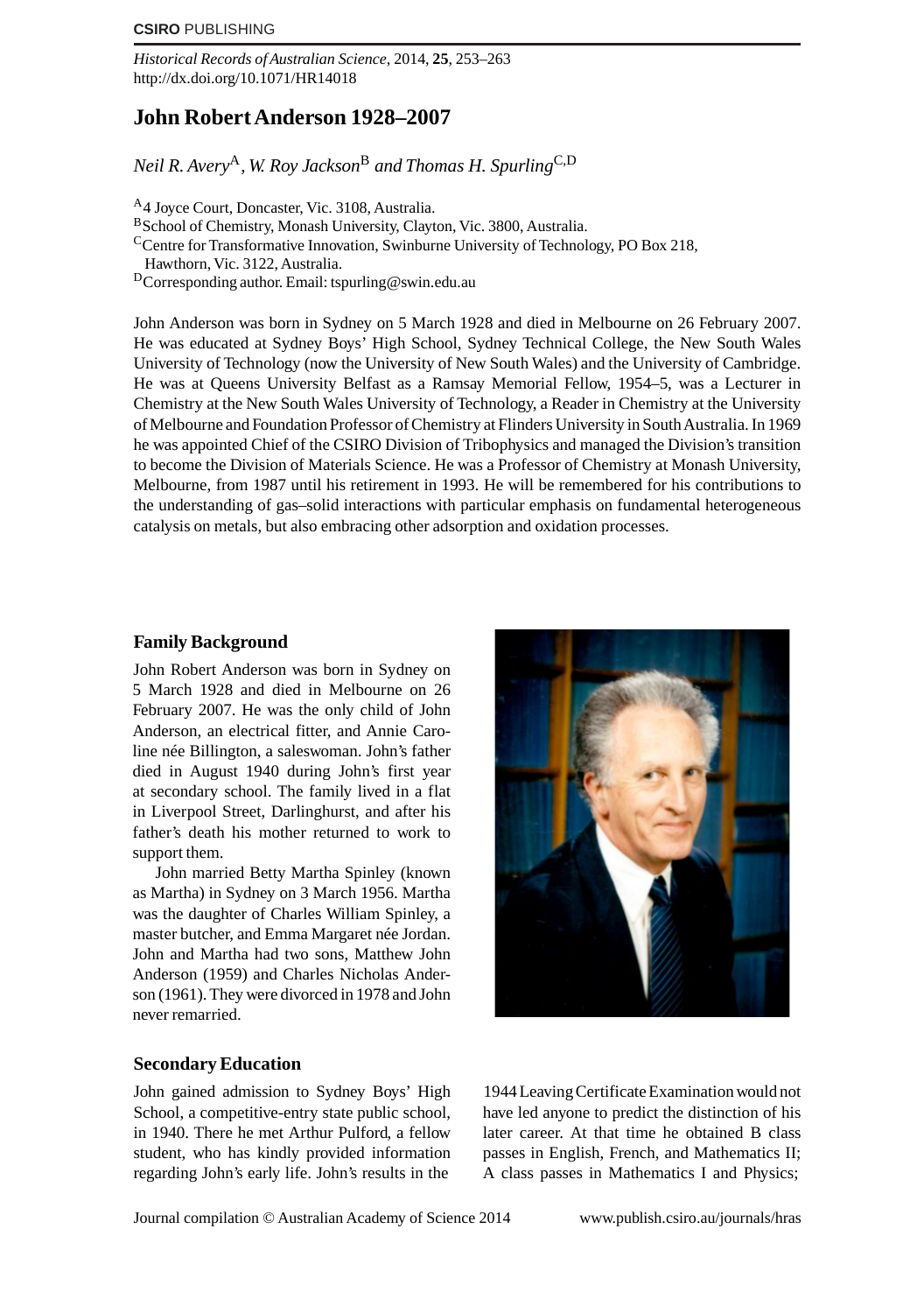and Second Class Honours in Chemistry (*The Record*, 1944).

# **Early Employment andTertiary Education**

When John left school it was not financially possible for him to go to university, so he took a job as a research assistant at the Australian Wool Realization Commission Testing House in Randle Street, Sydney. The Australian Wool Realization Commission wasthe Australian subsidiary of the United Kingdom-Dominion Wool Disposals Ltd, an organization established after the Second World War to buy, hold and sell wool on behalf of the UK, Australia, New Zealand and South Africa. At that time wool promotion and research was the responsibility of the Australian Wool Board and research was largely conducted by the Council for Scientific and Industrial Research in temporary facilities in Randle Street. The situation of the laboratory was excellent, for it allowed John to study for a Diploma in Chemistry in the evenings at the nearby Sydney Technical College. He commenced his studies in 1945. Even before doing so, he had a publication in *Nature*, 'Twist in Wool'(1), based on his work at the laboratory.

While John was still studying for his diploma, the Sydney Technical College became the New South Wales University of Technology and A. E. Alexander arrived as Professor of Chemistry. This was highly fortunate for John in that Alexander took him under his wing and persuaded him to convert from a diploma to a degree course. He graduated with First Class Honours in Chemistry in 1950. In 1952 Alexander encouraged him to apply for the newly created postgraduate scholarship established by the Australian subsidiary of the Royal Dutch Shell company, to go the University of Cambridge. John was a strong candidate for he already had two publications in preparation or in press in addition to the earlier paper in *Nature*. One was with Alexander, 'The surface tension and surface potential of aqueous solutions of aliphatic alcohols' (3) and the other with S. E. Livingston, 'Halostannates (IV) of some complex cations' (2). Livingston went on to become a very distinguished inorganic chemist. In an Australia-wide competition, John was one of the two inaugural winners of the Shell Scholarship.

# **University of Cambridge and Queens University Belfast**

The award of the Shell Scholarship allowed John to study for a PhD at Cambridge. His supervisor there was Charles Kemball who was establishing himself as an expert in the field of heterogeneous catalysis. John enthusiastically participated in this work and gained enormous expertise in the catalysis of reactions of organic compounds on metal films. At Cambridge, Kemball used a continuous bleed of the gas phase into a mass spectrometer in a seminal study of the exchange of deuterium into methane over a good selection of transition-metal film catalysts. From the extent of deuteration, this work gave a good insight into the efficacy of dissociative adsorption and accordingly carbon-metal bonding on the various metal catalysts. When John arrived in Cambridge, he was given the task of extending this approach to the higher alkanes and in particular, ethane. While the same general principles for dissociative adsorption were evident, dissociative ethane adsorption was envisaged as occurring in a manner whereby bonding to the surface flipped between the two carbon atoms during a molecule's sojourn on the surface.

Kemball was appointed to the Chair of Chemistry in the Queen's University at Belfast in 1955 and John went with him, spending some time working at Queen's to complete his PhD after being awarded a highly competitive Ramsay Memorial Fellowship. Overall this fruitful collaboration led to papers in *Proceedings of the Royal Society* (4, 5), *Transactions of the Faraday Society* (6) and *Advances in Catalysis* (7, 10).

# **New SouthWales University of Technology**

A letter from the Bursar of the University of New South Wales to CSIRO dated 10 July 1970 indicates that John had continuous service at the University from 7 March 1949 until his resignation on 1 February 1957. Until September 1954 he was regarded as employed in some capacity, though presumably for most of the time unpaid, while studying in Sydney and Cambridge. He was appointed a Lecturer in Chemistry in September 1954, but was immediately granted leave without pay to take up his Ramsay Memorial Fellowship in Belfast. He returned to the New South Wales University of Technology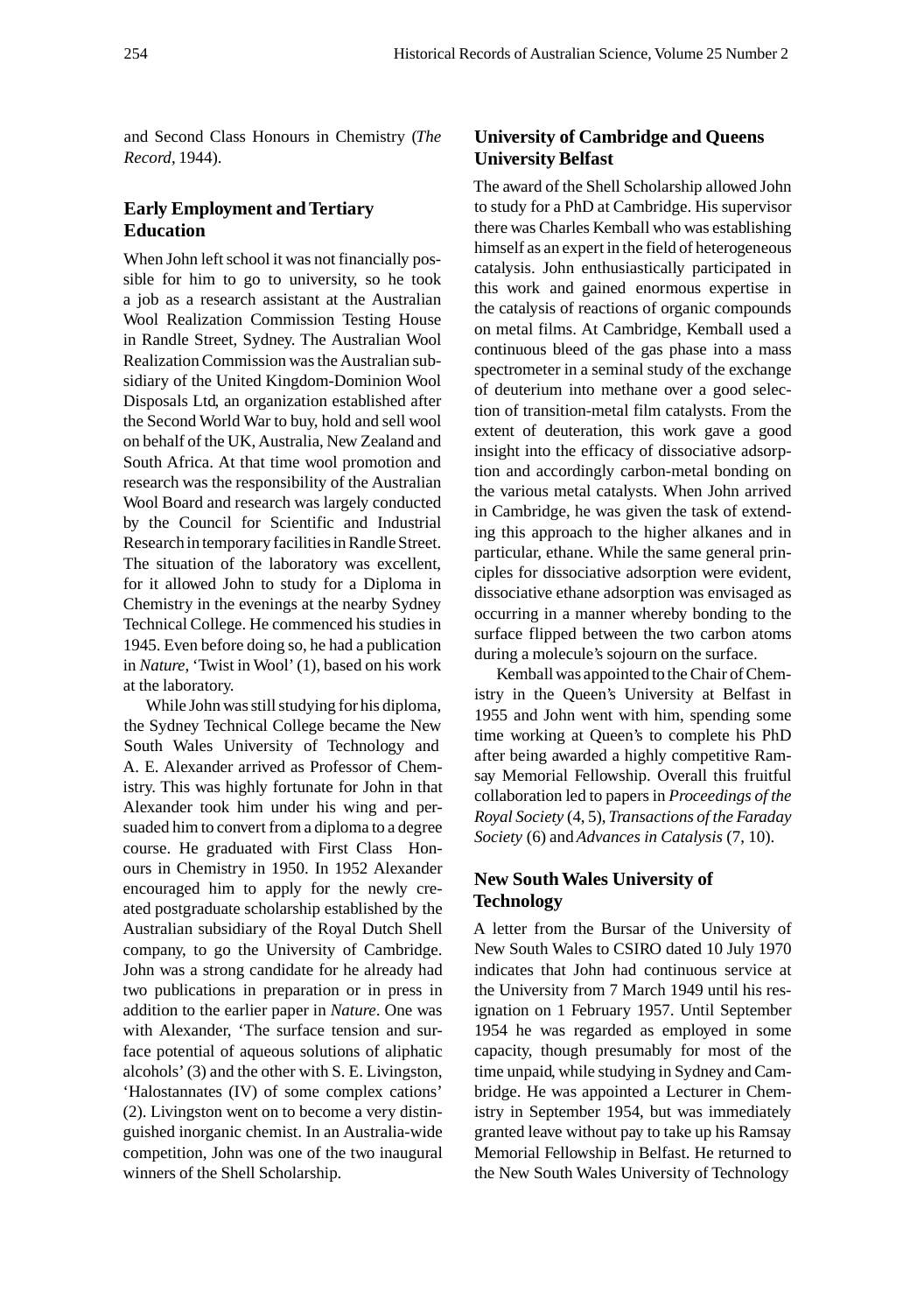in 1955 to take up his Lectureship. (The University became the University of New South Wales in 1958.)

#### **University of Melbourne**

John was appointed a Senior Lecturer in the Department of Chemistry at the University of Melbourne commencing on 4 February 1957 and earned rapid promotion to Reader.

The University of Melbourne already had a strong solid state-surface chemistry group under the leadership of Professor J. S. Anderson—no relative of John's but probably the reason John was commonly known as 'JRA'. John immediately recommenced his research, publishing a review on catalytic exchange between deuterium and saturated hydrides (8), a single-author paper on the hydrogenation of benzene and toluene over evaporated films of nickel and tungsten (9), and a practical description of a pressure gauge (11). This last paper is written affirmation of John's skill as a hands-on experimental scientist. He soon built up a research group with PhD students who themselves went on to distinguished careers in chemistry, including Bruce Baker, Neville Clark and Neil Avery.

Bruce Baker set about extending the general approach that John and Kemball had exploited in the UK, studying the hydrogenolysis of the higher alkanes over metal-film catalysts similar to those used by Kemball. At temperatures higher than those needed for deuterium exchange, ethane, propane and the isomeric butanes were shown to hydrocrack to lower alkanes. This work also demonstrated an unexpected facile isomerisation of the butanes over platinum and, to a much less extent, palladium. For this work, Bruce used gas chromatography to separate the alkane products, which were then detected with a (thermal conductivity) cathetometer detector. Prior to this, the only known involvement of platinum in catalytic alkane isomerisation was as the hydrogenation-dehydrogenation component of the Houdry bi-functional acid catalyst developed in the 1930s, a technology that had become very important to the allies during the Second World War for the production of high-octane petrol.

During this time, John embarked on a major project to build a mass spectrometer. The task was prodigious but fortunately he had established, with a series of tutorials, a strong rapport with the ICIANZ Research Laboratories at Deer Park, and was able to garner a grant from the company to buy an AEI MS10 mass spectrometer instead. With the MS10 commissioned, Neville Clarke set about studying the exchange of deuterium with amines over the familiar suite of metal-film catalysts. When Neil Avery joined John's group in 1962, he was assigned the task of probing the mechanism of the butane isomerisation reaction over platinum, discovered in Bruce Baker's time.

As a result of John's association with ICIANZ, he would have been aware of their newly invented (McWilliam and Dewar 1958) flame ionization detector. John soon assembled one in an inverted toffee tin and, with a new Keithley 610 MOSFET electrometer (costing the equivalent of the then current-model Holden car) and replacing Bruce's adsorption gas chromatography column with a partition column, the analytical capability of the rig was much improved. In those days of improvization, these columns were packed by hanging 1/4-inchdiameter copper tubing down the stair well of the Chemistry Department—its mere four floors limiting the maximum length of the column. Initial kinetic work was extended to the pentanes where the observed facile isomerisation of neopentane immediately excluded the possibility of a π-bonded reaction intermediate.

Significant progress came with two entirely new experimental approaches, unprecedented in catalytic research of this kind. In 1964, nbutane-1-<sup>13</sup>C was synthesized and reacted over standard platinum-film catalysts that had been shown, by John Sanders at the adjacent CSIRO Division of Tribophysics, to expose randomly orientated surfaces. To facilitate these experiments, a gas chromatography mass spectrometer was developed as a serious research tool. This was probably the first such unit to be made and deployed in Australia, although it was not then referred to as a GCMS.

Operationally, it involved collecting the separated alkanes from the gas chromatograph column in u-traps chilled by liquid air for transfer to the MS10. Of prime interest was the fate of the  $^{13}$ C during the isomerisation reaction; this could be determined by a quantitative analysis of the propylion fragments produced during ionization within the MS10. The first results indicated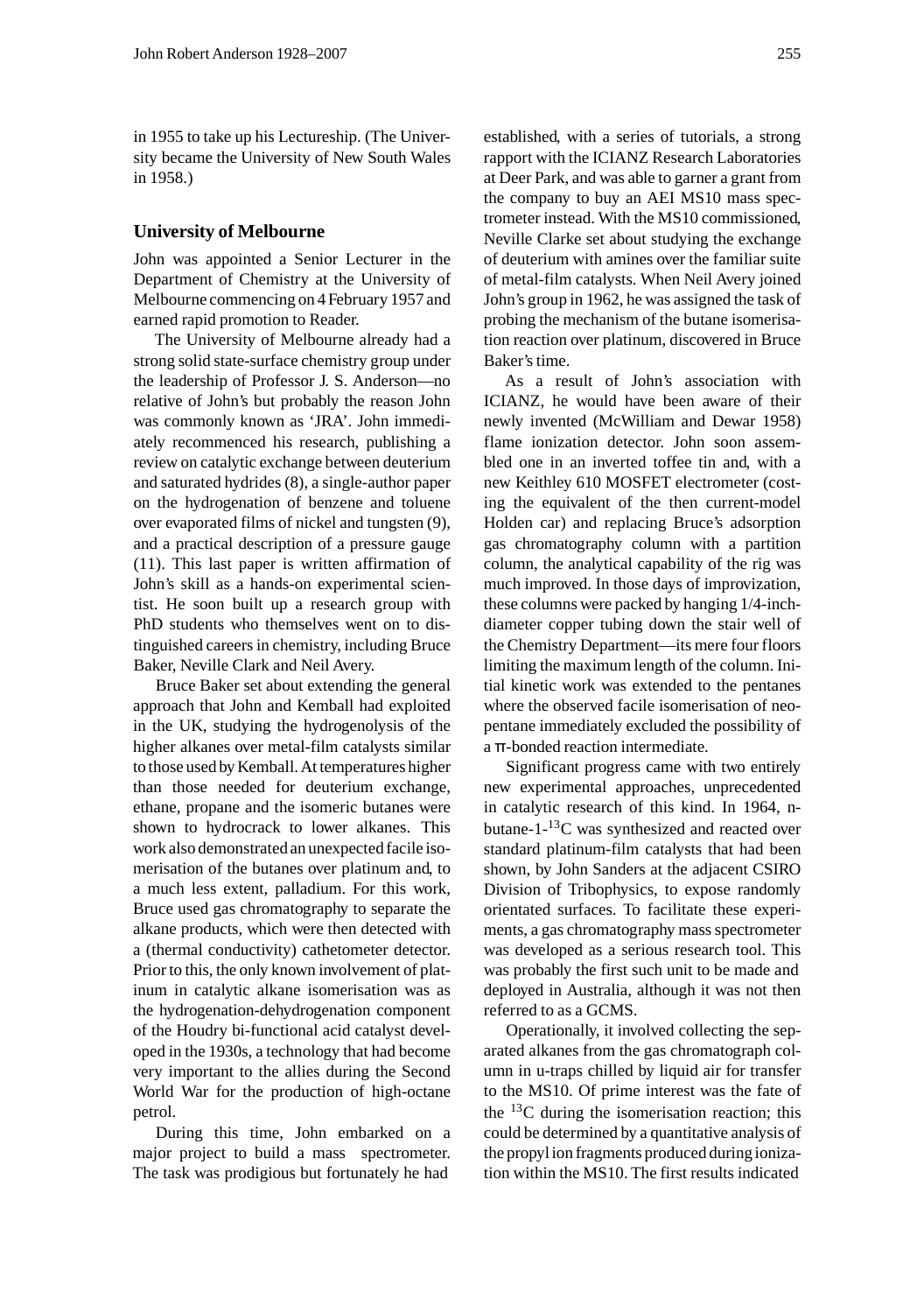that the isomerisation product was mainly the improbable iso-butane-2- 13C. The problem was eventually traced to carbon dioxide contamination during collection of the separated fractions. Once this was removed, the  ${}^{13}$ C in the iso-butane was shown to reside exclusively in the terminal methyl groups. Interestingly, it was also shown that in a fraction of the n-butane- $1$ - $^{13}$ C, the  $^{13}$ C had move to the 2 position.

A reaction mechanism based on a 1,3 diadsorbed (bridge-bonded) intermediate was able to quantitatively predict the ratio of isobutane-1- $^{13}$ C to n-butane-2- $^{13}$ C seen experimentally. Geometrically, the C1-C3 distance in the proposed intermediate matched very closely the Pt-Pt distance on the catalyst surface, indicative of very low strain in this bonding configuration.

By this time, Bruce Baker had moved to the CSIRO Division of Tribophysics where part of his work involved growing metal films epitaxially on cleaved mica and evaporated sodium chloride substrates.The resulting films exhibited preferred (111) and (001) surface orientations, respectively.

Platinum films prepared in these ways were then used for reactions with both the isomeric butanes, where it was shown that only iso-butane over the (111)-orientated films resulted in a considerable enhancement of the isomerisation to n-butane.

This was entirely consistent with the previously established bridge-bonded intermediate in that the iso-butane molecule could now triadsorb in a relatively strain-free manner on the close-packed trigonal array of platinum atoms presented at the (111) surface.

Probably for the first time, the reactive intermediate and its modus operandi in a heterogeneous catalytic reaction had been established with a satisfying degree of certainty. This reaction became known as the 'Anderson and Avery' reaction and garnered widespread international interest. This interest extended beyond the identification of a credible mechanistic intermediate to the tantalizing prospect that catalytic pathways could be tuned by judiciously manipulating the geometric structure of the catalyst surface. To this end, the generic term 'demanding reactions' was coined. John was later to commit much of his research to this end, particularly in collaboration with Dr Karl Foger.

John Anderson's postgraduate students at the University of Melbourne have themselves made significant contributions to Australian science. Bruce Baker spent a few years in the CSIRO Division of Tribophysics before being appointed by John in 1966 to the academic staff of the Physical Sciences Department at the new Flinders University of South Australia. In 1984 he was promoted to Professor of Physical Chemistry. His research interests remained close to surface science until his retirement in 1997.

Neville Clark became a post-doctoral fellow with J. S. Anderson at Oxford until appointed by John in 1967 to the academic staff at Flinders University. His research interests moved to the chemistry of troposphere pollution. In 2002 he retired as Professor from the School of Chemistry, Physics and Earth Sciences.

Neil Avery held post-doctoral fellowships at the new University of East Anglia (with Professor Norman Sheppard FRS) and the University of Chicago (with Professor Robert Gomer) before returning to Melbourne in 1968 as a Research Scientist at the CSIRO Division of Tribophysics. His research interests remained largely in the realm of the physics and chemistry of surfaces although he was later to move more to materials science and energy-related electrochemistry.

Bruce McConkey worked with John on alkyl halide reactions on metal films. He was later to develop a professional career in industrial polymers with Fibremakers (in both Australia and the UK) and Nylex. After leaving Nylex he established his own business in manufacturing and distributing a range of polymeric products, culminating in boat-building epoxies that necessitated a move to Brisbane.

With John, Andrew Swanson studied the nonstoichiometry and catalytic activity of cuprous and plumbous oxides. He went on to complete a DPhil at Oxford with J. S. Anderson. After a brief stint with Nalco in Chicago he returned to Australia to work with ICIANZ, largely in senior managerial positions at Osborne, South Australia, and Botany, New South Wales. He later moved to New York as Vice-President and Director Chemicals with Nextant Inc.

Ian Ritchie commenced his PhD part-time in 1962. In 1972 he moved to the University of Western Australia as Associate Professor of Physical and Inorganic Chemistry and in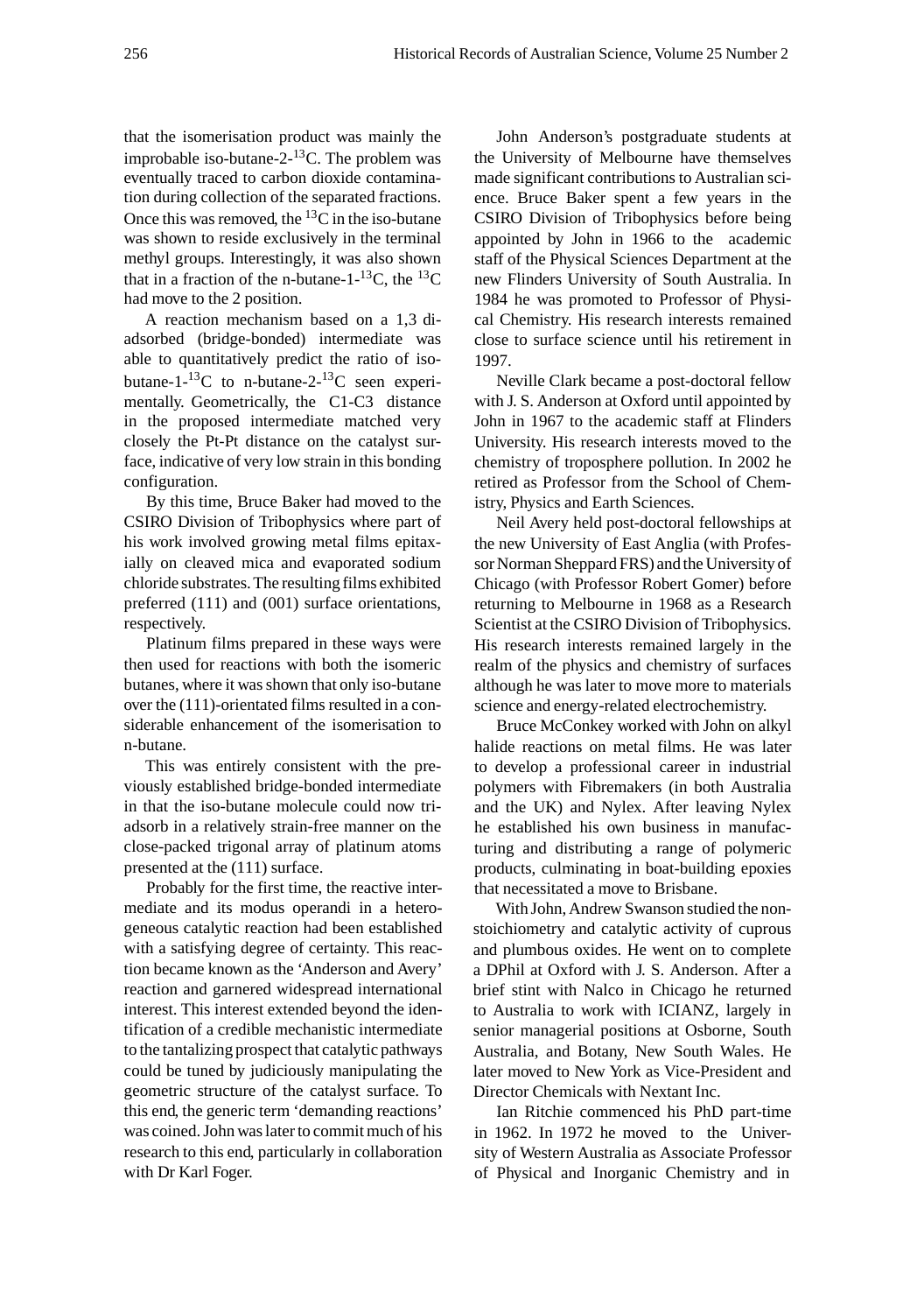1984 was appointed Professor of Chemistry at Murdoch University. He retired in 2002.

#### **Flinders University**

In 1965 John was appointed to a Chair of Physical Sciences at the newly created Flinders University of South Australia, Adelaide's second university. He threw himself into the demanding task of setting up an exciting new School of Physical Sciences that integrated the disciplines of physics and chemistry, and took on the chairmanship of the School from 1967 to 1969. John together with Professor Max Brennan built up superb workshops to support John's catalysis work and Brennan's plasma research, which Neville Clarke believes were the best in any Australian university at the time. With this facility John soon re-established his research group, benefiting from strong financial support from the Australian Research Grants Committee (later the Australian Research Council) and further technical support from the university. He thus continued to produce high quality work in surface chemistry and catalysis that resulted in a series of papers (25–34, 37–41). In addition, he maintained his interest in practical techniques, publishing a paper on a new injection device for gas chromatographic samples in micron pressure range (33). In addition to his research and his helping to build up a new university, John contributed to the general promotion of science and was the inaugural Chair of the Royal Australian Chemical Institute's Solid State Division, overseeing its first meeting, in Adelaide, in 1968.

## **Career at CSIRO**

In September 1967 John was asked to give his views on the future activities of CSIRO's Division of Tribophysics following the retirement of the then Chief, Dr Walter Boas. He wrote a threepage letter outlining his opinion. He noted that the Division was doing work in:

- (a) Properties and behaviour of defects in metals
- (b) Studies of metal surfaces including adsorption and catalysis, and
- (c) Preparation and properties of thin metallic films.

He suggested that the Division should stay in these areas but expand its work in (b) and (c). He noted that these two areas span chemistry and physics and are difficult to do in a university. He also suggested that developments in Transmission Electron Microscopy should help research in catalytic chemistry. 'My general conclusion', he wrote,'isthat a research group in catalysis and surface science should have a two pronged program directed towards fundamental and towards applied objectives. The applied work should be carefully thought out and not merely embarked upon on an *ad hoc* basis.'

The position of Chief of the Division of Tribophysicswas advertised on 13 December 1968. Walter Boas retired on 9 February 1969 but a successor had yet to be appointed when John Anderson put in a late application dated 21 July 1969. He was subsequently offered the position and accepted it on 18 September 1969. There is some curious correspondence relating to this appointment on the CSIRO file. John was invited to a discussion with the CSIRO Chairman, Dr J. R. Price, in early September and mistook the outcome of this to be an offer of appointment. His acceptance letter dated 18 September said that he was willing to come but wanted to be appointed as a Chief Grade 3, not the Chief Grade 2 that was mentioned by Dr Price. Dr Price wrote back to him saying that he had accepted a position before it had been offered to him and that it was unlikely that it would be offered at Chief Grade 3. It was eventually offered at that level, however, and John commenced on 21 May 1970. He remained at that level for his whole term as Chief.

The Division of Tribophysics started as the CSIR Lubricants and Bearings Section, established in 1939 as a wartime laboratory to do research related to the manufacture and maintenance of aircraft bearings, the nature of the initiation and propagation of explosive reactions, the measurement of the muzzle velocity of projectiles, and improvements in oils and lubricants. It was renamed the Tribophysics Section in 1946 and afforded Divisional status in 1948. The post-war research programme of the Division concentrated on two main areas: the behaviour of solids under stress and the relation between structure and properties of crystalline surfaces, particularly the performance of such surfaces as catalysts.

The Division that John joined in 1970 was quite small even by the standards of those days. It had a scientific staff of 27 and a total staff of 54. Thisincreased considerably in the second half of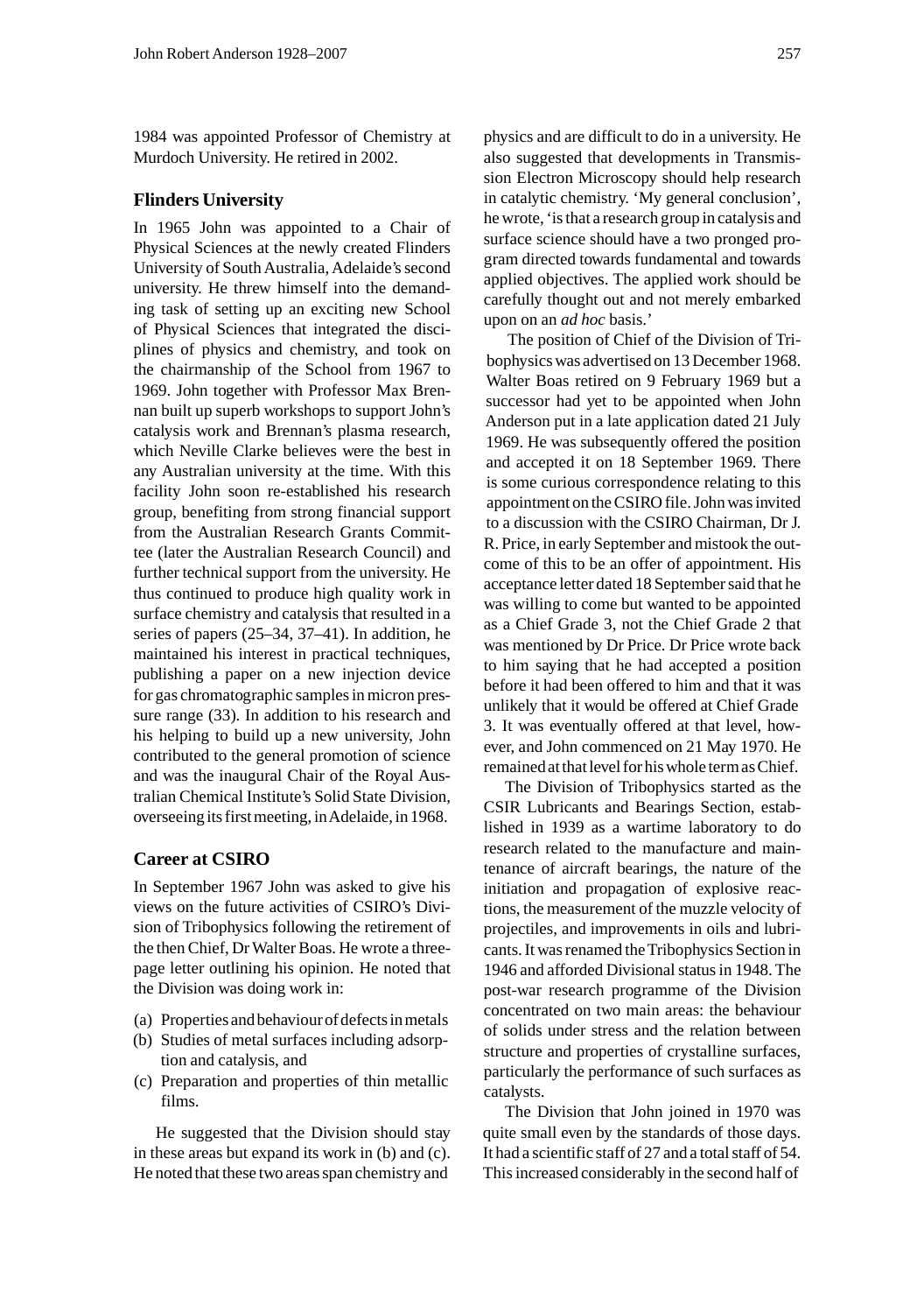1970 when the Organisation decided to transfer some of its mineral research activities to Western Australia.The first Division to be transferredwas the Division of Applied Mineralogy, then located at Fishermens Bend in Melbourne, but not all of the Division was transferred: the small polymer group led by Dr D. H. Solomon went to the Division of Applied Chemistry, and the Engineering Ceramics and Refractories Group went to the Division of Tribophysics. At the same time the Organisation's small Physical Metallurgy Section, located at the University of Melbourne, was also transferred into the Division of Tribophysics (Schedvin and Trace 1978).

The 1970s was a time of great change for CSIRO. The Birch Report (Birch 1977) recommended that its principal type of research should be 'strategic mission oriented' and that its research users should be more involved in determining the research programmes. It also recommended that Divisions be grouped into Institutes. The Division of Tribophysics became part of the Institute of Physical Sciences. In addition to these changes the staff and facilities of the Materials Research Laboratories of the Department of Defence in Adelaide were transferred to the Division. To reflect these changes the name of the Division was changed from 'Tribophysics' to 'Materials Science'. By 1978 the Division had expanded to a total of 142 staff with 35 research scientists. There were four components:

- theCatalysis and Surface Science Laboratory, at Parkville,
- the Engineering Ceramics and Refractories Laboratory at Fishermens Bend,
- the Production Technology Laboratory, at Fitzroy, and
- the Production Technology Laboratory, at Woodville.

It is not clear what part John played in this expansion. It would appear that to some extent the changes were thrust upon him.

The large Division did not last long. In 1980 the Organisation decided to form a new Division of Manufacturing Technology from the more industrially orientated parts of the Division and John was retained as the Chief of the much smaller Division of Materials Science.

In 1985 the Government asked ASTEC (the Australian Science and Technology Council) to advise it on the future directions for CSIRO. The

report released in November of 1985 (ASTEC 1985) recommended radical changes to the Organisation including establishing a Board with an independent Chairman. The Government accepted all the report's recommendations and in December 1986 appointed a former Premier of New South Wales, Mr Neville Wran, as the first Chairman of the Board. The ASTEC report recommended that 'CSIRO's main role be the conduct of applications oriented research combined with a commitment to ensuring the effective transfer of its research results to end users'. As part of this new direction the Organisation decided to merge John's Division of Materials Science with the former Division of Chemical Physics to form a new Division of Material Science and Technology. John was not appointed Chief of the new Division.

John was one of the last Chiefs appointed on an indefinite basis. This meant that the Organisation had to keep him either as a Chief or as a Chief Research Scientist until he was 65. His Division ceased to exist on 31 December 1986 but he would not turn 65 until March 1993. The Organisation arranged for him to resign as Chief on 31 December 1986 and to be reappointed as a Chief Research Scientist Grade 2 on 5 January 1987. He served out this appointment at the School of Chemistry at Monash University.

John was very active as a scientist while he was the Chief of the Division. He recruited several bright young chemists and enhanced his international reputation in catalysis by helping to establish the correlation between surface structure and reaction specificity. This involved extending his chemistry of catalysis on metal films (see for example 39, 45, 50, 60, 64) and contributing to an overview of the subject by being involved in several reviews (a, b, 43, 44). He also became interested in looking for new methods of preparing highly dispersed supported-metal catalysts, for example starting with metal cluster carbonyls (52) and bi-molecular metallic cluster compounds (49). His major research interest in his final years at the CSIRO laboratories was in catalytic chemistry involving zeolites (for examples 55, 62, 63, 66, 67, 69, 70, 74–76, 78, 81–83, 85) and intercalated materials (71, 91, 93). His authority in this field is demonstrated by his involvement in authoritative reviews, many with Professor M. Boudart (c–g and i–n) and a book,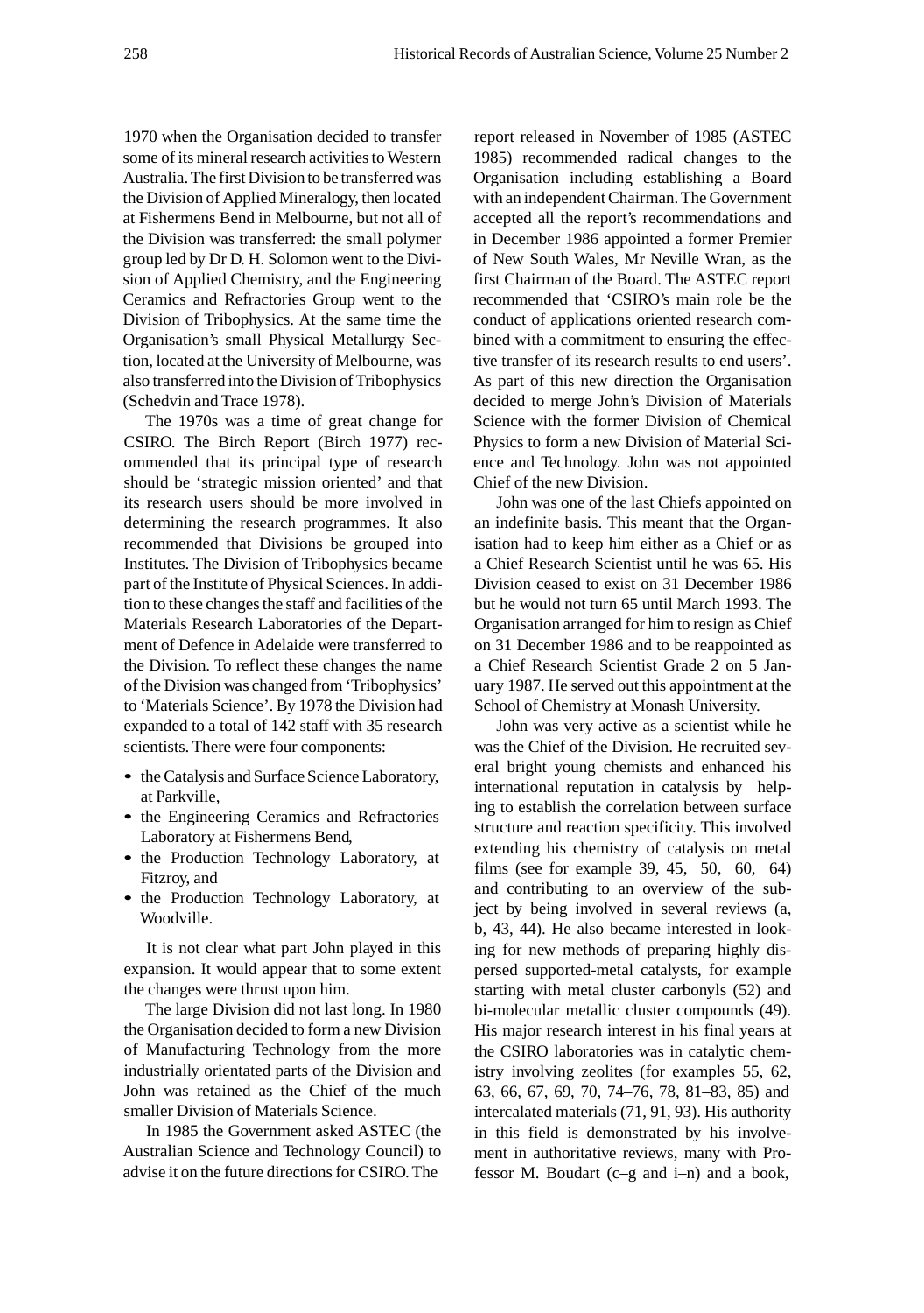*Introduction to Characterisation and Testing of Catalysts*, with K. C. Pratt (h).

### **Monash University**

While at the School of Chemistry at Monash University, John shared an interest with Professor Roy Jackson in the ways in which homogeneous catalysts could be immobilized on or in solid supports, thus making them recoverable and reusable heterogeneous catalysts with greater commercial potential. The catalysts were designed to be used for reactions carried out in water, leading to increased potential commercial gain and reduced environmental impact. Attention focused on enantioselective homogeneous catalysts, which usually contain not only expensive metals but also expensive chiral ligands, making their recovery and reuse of even more commercial interest.It was also thought that constraining the catalyst within the pores of a mesoporous material might well lead to a restricted number of geometries in the transition states of these reactions, hopefully leading to higher enantioselectivity. The project was dependent on the availability of chiral catalysts and the expertise of Professor Ron Dickson wassought and a joint ARC grant obtained. The results obtained were as good as or better than those obtained by other groups, but the lack of reproducibility removed all chance of commercial exploitation although several papers were accepted for publication by international journals(90–96).

## **Professional and Post-retirement Activities**

John was Chairman of the Royal Australian Chemical Institute's Solid State Division in 1967–8. He was elected a Fellow of the Australian Academy of Science in April 1972 and awarded a ScD degree by the University of Cambridge in April 1973. He gave the RACI Victorian Branch's HartungYouth Lectures in 1971.

Outside chemistry, John's quiet but friendly personality led him to develop many friendships with people with whom he shared a range of interests. He loved music, being a regular concert-goer and opera buff. He was a keen bushwalker and in later years walked with the Jackson research group and his old friend Peter Fensham. He was 'un-Australian' in that he showed no interest in organized sport but his son Charles says that in his early years he was a keen chess player. As stated above, he was a practical man who enjoyed working with his hands and this extended beyond his enthusiasm for making scientific instruments. His home in the Melbourne suburb of Eltham was a testimony to this interest: he created gardens supported by sturdy retaining walls and a splendid self-constructed pagoda.

John maintained his interest in chemistry and his enthusiasm for research until the time came when he could no longer get in to Monash. He still asked how research was going when colleagues visited him in his nursing home.

#### **Acknowledgements**

The authors are grateful to John's sons, Matthew and Charles, together with their partners Janice and Tiziana, for providing family information. We thank Neville Clarke for personal recollections of the early days in Melbourne and Ian Rae for his comments. The family gave the authors permission to accessJohn's CSIRO files relating to his career.

## **References**

- ASTEC, *Future Directions for CSIRO: A Report to the Prime Minister by the Australian Science and Technology Council*, AGPS, Canberra, 1985.
- Birch, A. J., *Report of the Independent Inquiry into CSIRO* (Parliamentary Paper 283/1977, Canberra).
- McWilliam, I. G. and Dewar, R. A., 'Flame IonizationDetectorforGasChromatography',*Nature* **181** (1958) 760.
- Schedvin, C. B. and Trace, K., *Historical Directory of Council for Scientific and Industrial Research and Commonwealth Scientific and Industrial Research Organisation, 1926 to 1976* (CSIRO, Canberra, 1978).
- *The Record, the Sydney Boys High School Annual Journal*, 1944, p. 10.

### **Bibliography**

### *Books*

- a. Anderson, J. R., Editor, *Chemisorption and Reactions on Metallic Films* (1971) Vol. 1, Academic Press, London & New York.
- b. Anderson, J. R., Editor, *Chemisorption and Reactions on Metallic Films* (1971) Vol. 2, Academic Press, London & New York.
- c. *Catalysis: Science and Technology*, Vol. 1, Anderson, J.R. and Boudart, M., Editors. Springer, Berlin (1981), 309 pp.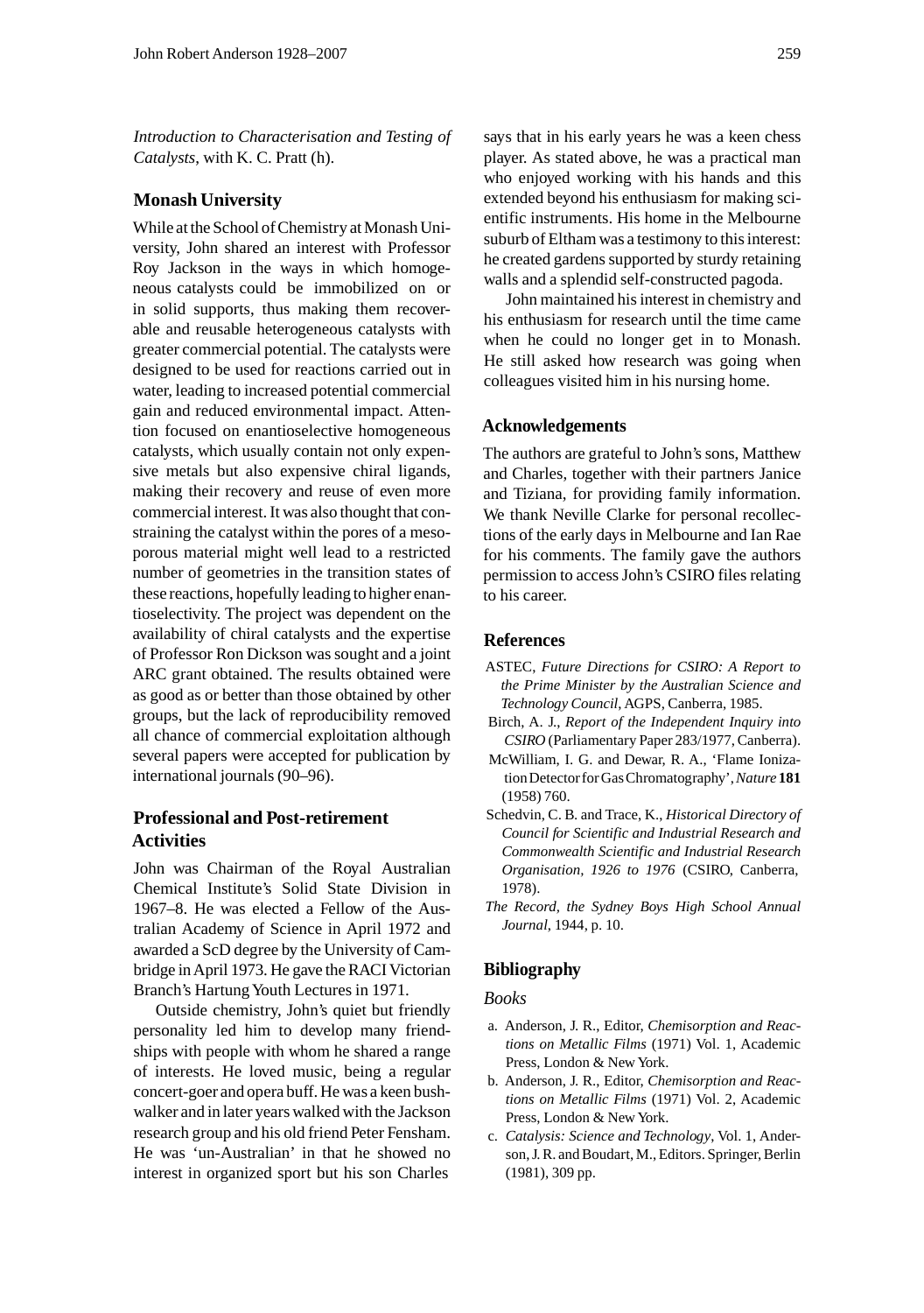- d. *Catalysis: Science and Technology*, Vol. 2, Anderson, J. R. and Boudart, M., Editors. Springer, Berlin (1981), 282 pp.
- e. *Catalysis: Science and Technology*, Vol. 3, Anderson, J.R. and Boudart, M., Editors. Springer, Berlin (1982), 289 pp.
- f. *Catalysis: Science and Technology*, Vol. 4, Anderson, J. R. and Boudart, M., Editors. Springer, Berlin (1983), 289 pp.
- g. *Catalysis: Science and Technology*, Vol. 5, Anderson, John R. and Boudart, Michel, Editors. Springer, Berlin (1984), 280 pp.
- h. *Introduction to Characterization and Testing of Catalysts*, Anderson, J. R. and Pratt, K. C., Academic Press, Sydney (1985), 457 pp.
- i. *Catalysis: Science and Technology*, Vol. 6, Anderson, J. R. and Boudart, M., Editors. Springer, Berlin (1985), 312 pp.
- j. *Catalysis: Science and Technology*, Vol. 7, Anderson, J.R. and Boudart, M., Editors. Springer, Berlin (1985), 223 pp.
- k. *Catalysis: Science and Technology*, Vol. 8, Anderson, J. R. and Boudart, M., Editors. Springer, Berlin (1987), 262 pp.
- l. *Catalysis: Science and Technology*, Vol. 9, Anderson, John R. and Boudart, M., Editors. Springer, Berlin (1991), 190 pp.
- m. *Catalysis: Science and Technology*,Vol. 10,Anderson, J.R. and Boudart, M., Editors. Springer, Berlin (1996), 216 pp.
- n. *Catalysis: Science and Technology*,Vol. 11,Anderson, J. R. and Boudart, M., Editors. Springer, Berlin (1996), 312 pp.

## *PatentApplication*

Anderson, J. R., Rajadhayaksha, R. A., Weiss, D. E., Mole, T., Wilshier, K. G. and Whiteside, J. A., 'Zeolite catalysts', *International application published under the Patent Cooperation Treaty*, WO 81/00062. International Publication Date: 22 January 1981.

#### *Papers*

- 1. Freney, M. R., Deane, K. R. and Anderson, J. R., 'Twist in Wool', *Nature* **157** (1946), 664.
- 2. Anderson, J. R., Livingstone, S. E.; Plowman, R. A., 'Halostannates (IV) of some complex cations', *Journal and Proceedings of the Royal Society of New South Wales* **84** (1951), 184–187.
- 3. Posner, A. M., Anderson, J. R., Alexander, A. E., 'The surface tension and surface potential of aqueous solutions of normal aliphatic alcohols', *Journal of Colloid Science* **7** (1952), 623–644.
- 4. Anderson, J. R., Kemball, C., 'Catalysis on evaporated metal films. III The efficiency of different metals for the reaction between ethane and

deuterium', *Proceedings of the Royal Society of London, Series A: Mathematical, Physical and Engineering Sciences* **223** (1954), 361–377.

- 5. Anderson, J. R., Kemball, C., 'Catalysis on evaporated metal films. V. Reactions between cyclic hydrocarbons and deuterium', *Proceedings of the Royal Society of London, Series A: Mathematical, Physical and Engineering Sciences* **226** (1954), 472–489.
- 6. Anderson, J. R. and Kemball, C., 'Catalytic reaction between aliphatic alcohols and deuterium' *Transactions of the Faraday Society* **51** (1955), 966–973.
- 7. Anderson, J. R. and Kemball, C., 'Catalytic exchange and deuteration of benzene over evaporated metallic films in a static system' *Advances in Catalysis* **9** (1957), 51–64.
- 8. Anderson,J. R., 'Catalytic exchange between deuterium and saturated hydrides' *Reviews of Pure and Applied Chemistry* **7** (1957), 165–194.
- 9. Anderson, J. R., 'The catalytic hydrogenation of benzene and toluene over evaporated films of nickel and tungsten' *Australian Journal of Chemistry* **10** (1957), 409–416.
- 10. Anderson, J. R., Kemball, C., 'Catalytic exchange and deuteriation of benzene over evaporated metallic films in a static system' *Advances in Catalysis* **9** (1957), 51–64.
- 11. Anderson, J. R., 'Pressure gage for corrosive gases in the micron and submicron range' *Review of Scientific Instruments* **29** (1958), 1073–1078.
- 12. Anderson, J. R., 'The adsorption of halogens on metal film. I Adsorption measurements and sur- face potentials for chlorine on nickel' *Physics and Chemistry of Solids* **16** (1960), 291– 301.
- 13. Anderson, J. R., Baker, B. G., 'Hydrocracking of neopentane and neohexane over evaporated metal films'*Nature* **187** (1960), 937–938.
- 14. Anderson, J. R. and Baker, B. G., 'Adsorption of xenon and hydrogen on evaporated films of tungsten and nickel' *Journal of Physical Chemistry* **66** (1962), 482–489.
- 15. Anderson, J. R., 'Diode measurement with thick chloride layers on nickel' *Journal of Applied Physics* **33** (1962), 3089–3093.
- 16. Anderson, J. R. and Gani, M. S. J 'Adsorption of halogens on metal films. II. Adsorption measurements and surface potentials for Cl2 and TiCl4 on titanium and some other metals' *Physics and Chemistry of Solids* **23** (1962), 1087–1098.
- 17. Anderson, J. R., Baker, B. G. and Sanders, J. V. 'Structure and properties of evaporated metal films' *Journal of Catalysis* **1** (1962), 443–457.
- 18. Anderson, J. R. and Baker, B. G. 'The hydrocracking of saturated hydrocarbons over evaporated metal films' *Proceedings of the Royal Society of*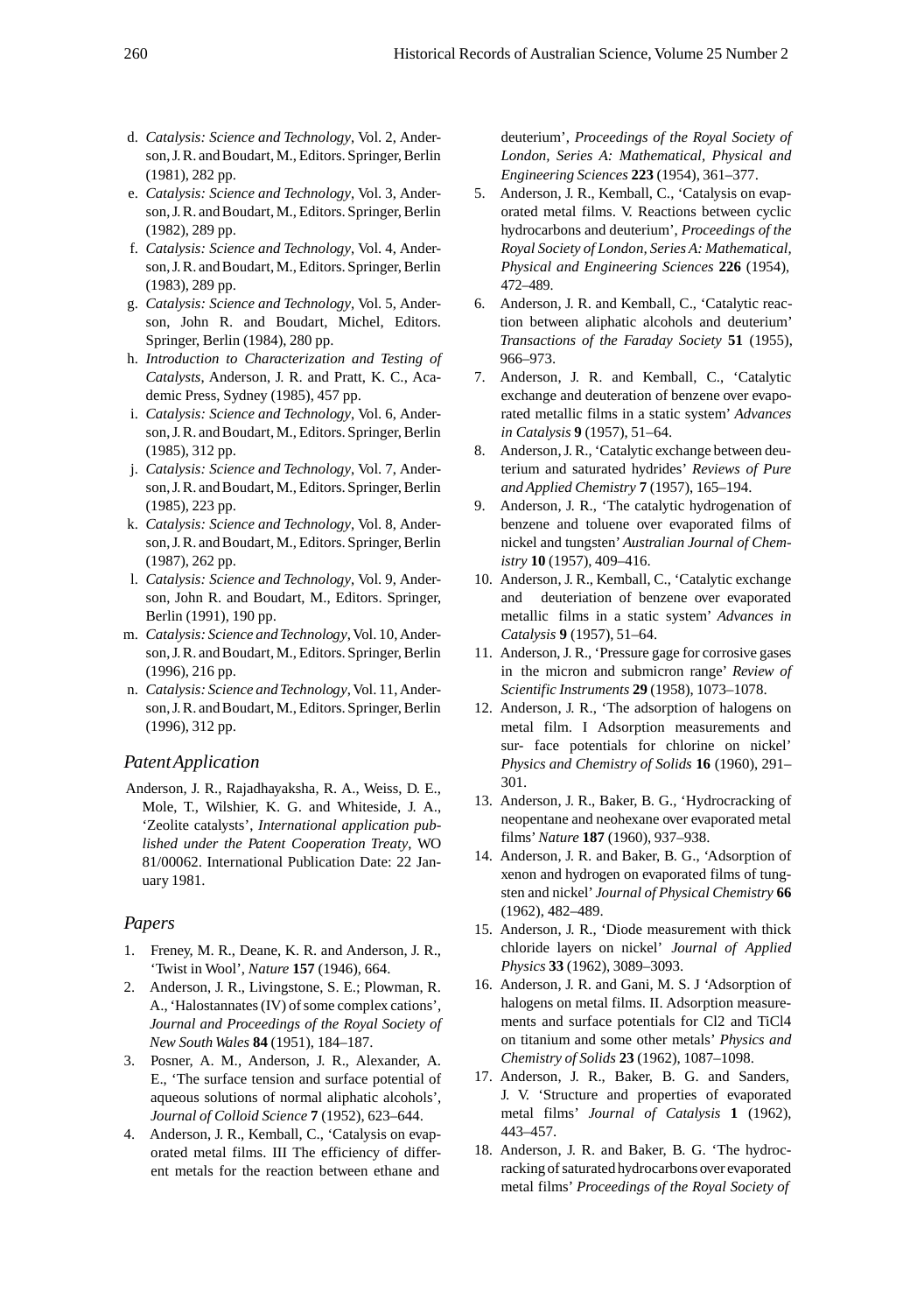*London, Series A: Mathematical, Physical and Engineering Sciences* **271** (1963), 402–423.

- 19. Anderson, J. R. and Clark, N. J., 'The reac- tion between oxygen and evaporated films of sodium' *Journal of PhysicalChemistry* **67** (1963), 2135–2141.
- 20. Anderson, J. R. and Avery, N. R., 'The isomerization of isobutane and neopentane over evaporated films of platinum and palladium' *Journal of Catalysis* **2** (1963), 542–544.
- 21. Anderson, J. R. and Barraclough, C. G., 'Evaluation of lattice sums for metals and metalloids using Morse potentials' *Journal of Chemical Physics* **41** (1964), 2453–2454.
- 22. Anderson, J. R. and Tare, V. B., 'The effect of monovalent and trivalent impurities on the oxidation of lead in the very thin layer region' *Proc. First Australian Conf. Electrochem.* (1965), 813–819.
- 23. Anderson, J. R. and Clark, N. J. 'Interaction of chlorine and of oxygen with evaporated films of sodium', *Proc. First Australian Conf. Electrochem.* (1965), 25–34.
- 24. Anderson, J. R. and Clark, N. J., 'Reactions of hydrogen cyanide over evaporated metal films' *Proc. Intern. Congr. Catalysis 3rd, Amsterdam 1964* **2** (1965), 1048–1062, discussion 1062– 1063.
- 25. Anderson, J. R. and Clark, N. J., 'Reactions of aliphatic amines over evaporated metal films' *Journal of Catalysis* **5** (1966), 250–263.
- 26. Anderson, J. R. and Avery, N. R., 'Isomerization of aliphatic hydrocarbons over evaporated films of platinum and palladium' *Journal of Catalysis* **5** (1966), 446–463.
- 27. Anderson, J. R. and Ritchie, I. M., 'Kinetics of the reaction at low temperatures between sodium films and thermally activated hydrogen' *Journal of Physical Chemistry* **70** (1966), 3681–3687.
- 28. Anderson, J. R. and Clark, N. J., 'The adsorption of hydrogen cyanide on evaporated films of nickel and tungsten'*Journal ofCatalysis* **6** (1966),  $20 - 25$ .
- 29. Anderson, J. R. and Avery, N. R., 'Mechanism of isomerization of aliphatic hydrocarbons at a platinum surface' *Journal of Catalysis* **7** (1967), 315–323.
- 30. Anderson, J. R. and Avery, N. R., 'Reaction of deuterium with cyclopropane and methylcyclopropane over evaporated metal films' *Journal of Catalysis* **8** (1967), 8(1), 48–63.
- 31. Anderson, J. R. and Swanson, A. B., 'Catalytic oxidation of propylene, isobutene, and benzene over lead monoxide'*Journal of Catalysis* **8** (1967), 41–47.
- 32. Anderson,J.R. andRitchie,I. M.,'A random-walk theory of tarnishing reactions'*Proceedings of the*

*Royal Society of London, SeriesA: Mathematical, Physical and Engineering Sciences* **299** (1967), 354–370.

- 33. Anderson, J. R. and McConkey, B. H., 'A gasphase chromatography sample injection device for use with gas samples in the micron pressure range'*Journal ofChromatography* **27** (1967), 480–481.
- 34. Anderson, J. R. and Ritchie, I. M., 'Effect on a tarnishing reaction of an electric field across the growing product layer' *Proceedings of the Royal Society of London, Series A: Mathematical, Physical and Engineering Sciences* **299** (1967), 371–382.
- 35. Anderson, J. R. and McConkey, B. H. 'Reactions of methyl chloride and of methylene chloride at metal surfaces. I 'Reactions at a sodium surface' *Journal of Catalysis* **9** (1967), 263–277.
- 36. Anderson, J. R. and McConkey, B. H. 'Catalytic carbon-carbon bond formation from methylene chloride over evaporated titanium films' *Nature* **216** (1967), 681.
- 37. Anderson, J. R. and McConkey, B. H., 'Reactions of methyl chloride and of methylene chloride at metal surfaces. II Reactions over evaporated films of titanium and other metals' *Journal of Catalysis* **11** (1968), 54–70.
- 38. Anderson, J. R. and MacDonald, R. J. 'Relation between catalytic properties and structure of metal films I Deuterium exchange of methane, ethane, and propane over nickel' *Journal of Catalysis* **13** (1969), 345–359.
- 39. Anderson, J. R. and McConkey, B. H. 'Phototarnishing reactions on metals' *6th Int. Symp on Reactivity of Solids, Proc., Mitchell, J. W Editor* (1969), 533–542.
- 40. Anderson,J. R. and MacDonald, R.J. 'Preparation and use of ultrathin metal films as model systems for highly dispersed supported catalysts' *Journal of Catalysis* **19** (1970), 227–231.
- 41. Anderson, J. R., Ritchie, I. M. and Roberts M. W. 'Rate of hydrogen dissociation at a hot tungsten surface'*Nature* **227** (1970), 704.
- 42. Anderson, J. R. and Thompson, N., 'Adsorption of molecular chlorine on titanium studied by field emission microscopy' *Surface Science* **28** (1971), 84–94.
- 43. Anderson, J. R. and Baker, B. G. 'Adsorption, kinetics, and surface structure in catalysis' *Chemisorption and Reactions on Metallic Films* (1971) Vol. 2, Anderson, J. R., Editor, Academic Press, London & New York, 1-62.
- 44. Anderson, J. R. and Baker, B. G. 'Catalytic reactions on metal films'., *Chemisorption and Reactions on Metallic Films* (1971) Vol. 2, Anderson, J. R., Editor, Academic Press, London & New York, 63–210.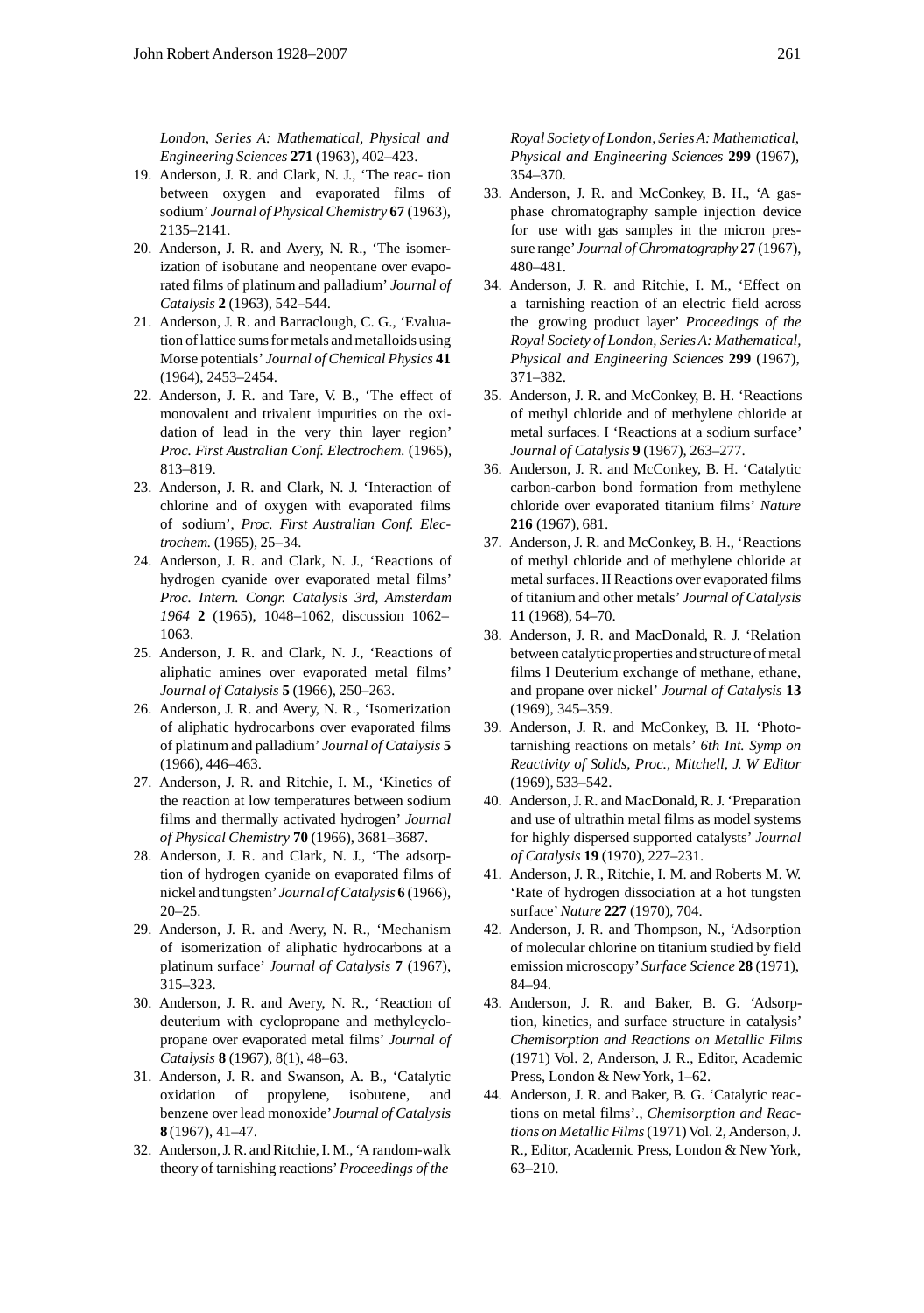- 45. Anderson, J. R. and Thompson, N. 'Study of adsorption of titanium on tungsten and rhenium by field electron emission' *Surface Science* **26** (1971), 397–414.
- 46. Anderson,J.R., MacDonald,R.J. and Shimoyama Y. 'Relation between catalytic properties and structure of metal films II. Skeletal reactions of some C6 alkanes' *Journal of Catalysis* **20** (1971), 147–162.
- 47. Anderson, J. R. 'Metal catalyzed skeletal reactions of hydrocarbons'*AdvancesinCatalysis***23**(1973), 1–90.
- 48. Anderson,J. R. and Shimoyama, Y., Effect of platinumparticle size on hydrocarbon hydrogenolysis' *Catalysis., Proc., 5th Int. Congr. Hightower, J. W, editor* **1** (1973), 695–715.
- 49. Anderson, J. R. and Mainwaring, D. E., 'Use of a bimetallic molecular cluster compound for the preparation of a dispersed bimetallic catalyst. Methylcyclopentane hydrogenolysis' *Journal of Catalysis* **35** (1974), 162–165.
- 50. Anderson, J. R. and Shimomura, K., 'Reaction of methylcyclopentane and n-hexane over evaporated platinum film catalysts' *Bulletin of the Chemical Society of Japan* **47** (1974), 2327–2328.
- 51. Huang, Y. Y. and Anderson, J. R., 'Reduction of supported iron catalysts studied by Moessbauer spectroscopy' *Journal of Catalysis* **40** (1975), 143–153.
- 52. Anderson, J. R. and Howe, R. F. 'Generation of a supported iridium catalyst of extremely high dispersion'*Nature* **268** (1977), 129–130.
- 53. Anderson, J. R., Elmes, P. S., Howe, R. F. and Mainwaring, D. E., 'Preparation of some supported metallic catalysts from metallic cluster carbonyls' *Journal of Catalysis* **50** (1977), 508–518.
- 54. Anderson, J. R. and Breakspere, R. J., 'Temperature programmed desorption from dispersed platinum and platinum-gold catalysts' *Proc. 7th Int. Vac. Congr.,Dobrozemsky, R., Ruedenauer, F. and Viehboeck, F. P, editors* **1** (1977), 823–826.
- 55. Foger, K. and Anderson, J. R., 'Reactions of neopentane and neohexane on platinum/Y-zeolite and platinum/silica catalysts' *Journal of Catalysis* **54** (1978), 318–335.
- 56. Anderson, J. R. and Mainwaring, D. E., 'Reactions of n-hexane and methylcyclopentane over dispersed cobalt-rhodium catalysts: synergism in catalysis by alloys' *Industrial & Engineering Chemistry Product Research and Development* **17** (1978), 202–204.
- 57. Larkins, F. P., Hughes, M. E., Anderson, J. R. and Foger, K., 'An electron spectroscopy study of platinum/Y-zeolite catalysts' *Journal of Electron Spectroscopy and Related Phenomena* **15** (1979), 33–37.
- 58. Anderson, J. R., Foger, K. and Breakspere, R. J., 'Adsorption and temperature-programmed desorption of hydrogen with dispersed platinum and platinum-gold catalysts' *Journal of Catalysis* **57** (1979), 458–475.
- 59. Foger, K. and Anderson, J. R., 'Temperature programmed desorption of carbon monoxide adsorbed on supported platinum catalysts' *Applications of Surface Science (1977–1985)* **2** (1979), 335–351.
- 60. Foger, K. and Anderson,J. R., 'Hydrocarbon reactions on supported iridium catalysts' *Journal of Catalysis* **59** (1979), 325–339.
- 61. Foger, K. and Anderson, J. R., 'Skeletal reactions of hydrocarbons over supported iridium-gold catalysts' *Journal of Catalysis* **64** (1980), 448–463.
- 62. Rajadhyaksha, R. A. and Anderson, J. R., 'Activation of ZSM-5 catalysts' *Journal of Catalysis* **63** (1980), 510–514.
- 63. Anderson, J. R., Mole, T. and Christov, V., 'Mechanism of some conversions over ZSM-5 catalyst' *Journal of Catalysis* **61** (1980), 477–484.
- 64. Foger, K. and Anderson, J. R., 'Skeletal reactions of neopentane over supported platinumgold catalysts' *Journal of Catalysis* **61** (1980), 140–145.
- 65. Anderson, J. R., 'Nature of metallic catalysts and skeletal reactions of hydrocarbons' *Preprints - AmericanChemical Society,Division ofPetroleum Chemistry* **26** (1981), 361–372.
- 66. Anderson,J.R.,Foger,K.,Mole,T.,Rajadhyaksha, R.A. andSanders,J.V.,'Reactions onZSM-5-type zeolite catalysts' *Journal of Catalysis* **58** (1979), 114–130.
- 67. Tsai, P. and Anderson, J. R., 'Reaction of acetylene over ZSM-5-type catalysts' *Journal of Catalysis* **80** (1983), 207–214.
- 68. Anderson, J. R., 'Particle size effects in metal catalysts' *Science Progress* **69** (1985), 461–484.
- 69. Anderson, J. R. and Tsai, P., 'Oxidation of methane over H-ZSM5 and other catalysts' *Applied Catal- ysis* **19** (1985), 141–152.
- 70. Mole, T., Anderson, J. R. and Creer, G. 'The reaction of propane over ZSM-5-Zn zeolite catalysts' *Applied Catalysis* **17** (1985), 141–154.
- 71. Foger, K and Anderson, J. R., 'Thermally stable SMSI supports: iridium supported on titania- alumina and on cerium-stabilized anatase'*Applied Catalysis* **23** (1986), 139–155.
- 72. Anderson, J. R. and Tsai, P., 'Methanol from oxidation of methane by nitrous oxide over FeZSM5 catalysts' *Journal of the Chemical Society, Chemical Communications* **19** (1987), 1435–1436.
- 73. Anderson,J.R.,'Methane to higher hydrocarbons' *Applied Catalysis* **47** (1989), 177–196.
- 74. Anderson, J. R., Chang, Y. F. and Hughes, A. E., 'Surface deacidification of ZSM5 by